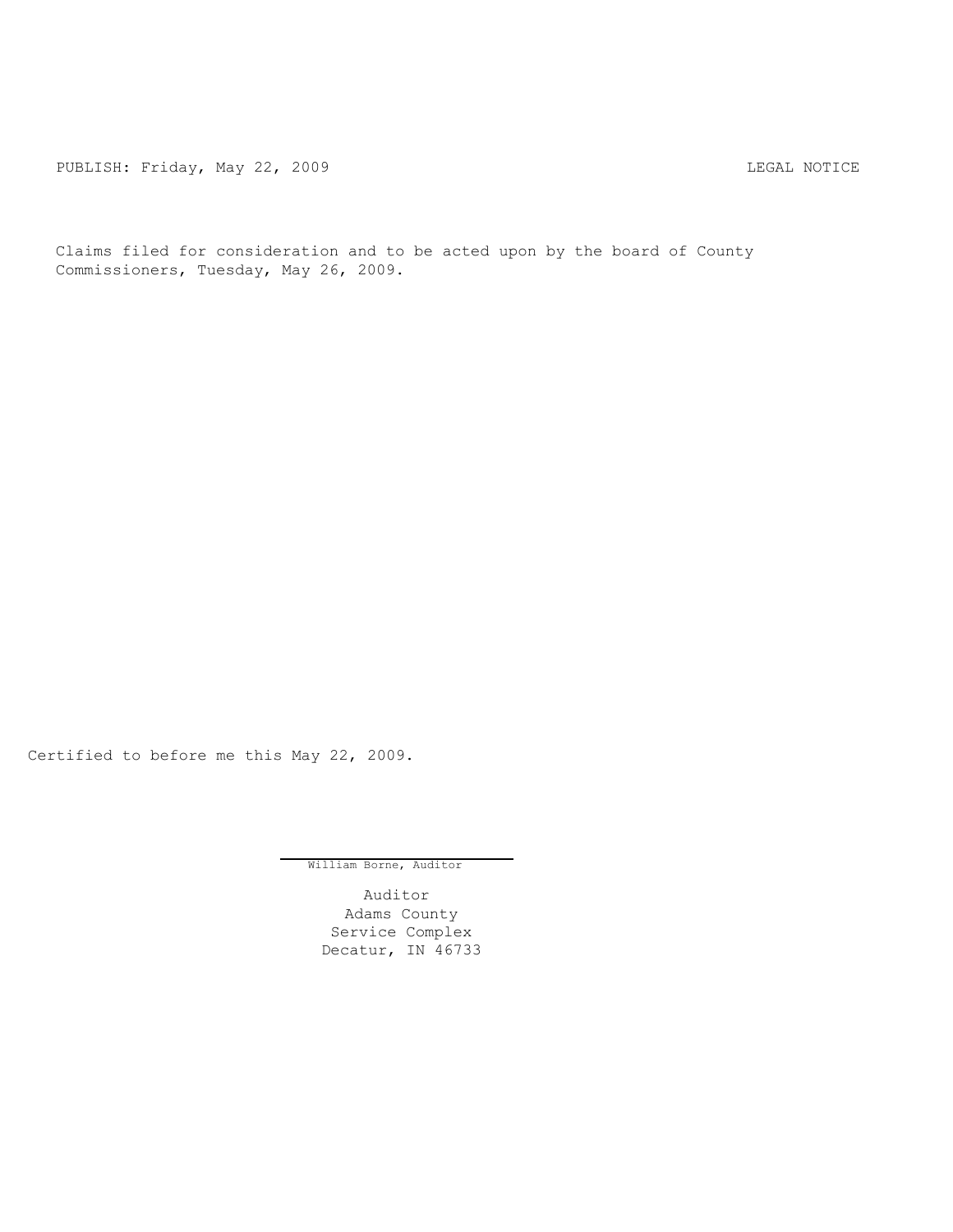

## **Claims Docket for Newspaper Adams County, Indiana**

## For Period: **4/14/2009** to **5/4/2009**

*313 W. Jefferson St. Decatur, IN 46733 (219) 724-2600*

Date Claims to be Paid: **5/26/2009**

| <b>Vendor</b>                    | <u>Amount</u> | <b>Vendor</b>                        | <u>Amount</u> |
|----------------------------------|---------------|--------------------------------------|---------------|
| <b>Adams County Auto Supply</b>  | 12.30         | Adams Memorial Hospital              | 642.06        |
| <b>Adams County Treasurer</b>    | 401,235.59    | Allen Business Machines              | 115.00        |
| Indiana Michigan Power           | 9,261.03      | American Health Care                 | 771.62        |
| Arnold Lumber Company            | 232.59        | Berne Ready Mix                      | 100.72        |
| Berne Tri-Weekly News            | 64.80         | Brown, Blair A.                      | 420.00        |
| Hoosier Blue Flame               | 99.00         | Brateman's                           | 294.46        |
| Butler, Fairman, & Seufer        | 18,585.00     | Chet's Pest Control                  | 120.00        |
| Cintas Location #338             | 43.21         | City Of Berne                        | 500.00        |
| City Of Decatur                  | 1,221.22      | Decatur True Value                   | 35.53         |
| <b>Complete Printing Service</b> | 120.00        | Courtesy Ford, Inc.                  | 168.94        |
| Sigworth, Darrell W.             | 12.32         | Decatur Daily Democrat               | 20.72         |
| <b>Decatur Dental Service</b>    | 343.00        | Kiess, Duane A.                      | 50.00         |
| Emergency Radio Service          | 651.25        | Erie Haven                           | 637.80        |
| <b>Everett Drainage</b>          | 27,128.10     | Everett Refrigeration & E            | 171.50        |
| Geneva Police Department         | 85.00         | Gordon Food Service                  | 1,883.29      |
| Haywood Printing Company         | 2,265.65      | Imaging Office Systems, I            | 252.62        |
| Ind. Assoc. Of Co. Counci        | 140.00        | Indiana State Police Trai            | 113.00        |
| <b>Innovative Concepts</b>       | 4,298.63      | J & K Communications                 | 84.03         |
| Spaulding, Joe                   | 51.48         | K-Mart                               | 513.02        |
| Kiess Electric                   | 535.89        | L & S Distributing                   | 1,926.05      |
| Lehman Feed Mill                 | 1,612.20      | Lica Construction Corpora            | 2,460.00      |
| Maddock Industries, Inc.         | 96.73         | Mark's Heating                       | 197.95        |
| Meshberger Brothers Stone        | 69,687.02     | Moser Motor Sales, Inc.              | 117.18        |
| National Oil And Gas             | 278.85        | Nipsco                               | 4,089.03      |
| Pitney-Bowes                     | 576.00        | Smitley, Ronnie L.                   | 50.00         |
| Rorick Electric                  | 226.92        | Roto-Rooter                          | 220.00        |
| Shell Fleet Plus                 | 63.00         | Sherwin-Williams                     | 89.63         |
| Shifferly Dodge                  | 45.18         | Baumann, Steve                       | 50.00         |
| Steven R. Jenkins Company        | 346.00        | <b>Stone-Street Quarries</b>         | 55.06         |
| <b>Summit Radiology</b>          | 423.00        | Smith, Teryl R.                      | 30.00         |
| Print Shop                       | 8,760.23      | Sheets, Thomas Wade                  | 11.09         |
| Top Supply Company               | 23.25         | Town Of Monroe                       | 64.00         |
| U.S. Postmaster                  | 12,172.00     | Underground Pipe & Valve,            | 6,192.33      |
| Wal-Mart / GEMB                  | 107.82        | Wemhoff Land Surveying, I            | 127.60        |
| Witham Toxicology Laboratory     | 1,192.00      | D & D Auto Repair                    | 80.45         |
| Christopher E. Harvey            | 105.60        | Fred A. Schurger                     | 332.48        |
| Swiss City Veterinary            | 268.00        | Embarq                               | 2,739.55      |
| Bioject, Inc.                    | 1,627.36      | <b>Bit Mat Products</b>              | 10,910.83     |
| Marilyn & Gloria Muselman        | 15,618.99     | Zep Manufacturing Company            | 102.50        |
| Croy Machine & Fabricatio        | 90.00         | Dave Luginbill Excavating & Trucking | 1,340.00      |
| Schurger, Zurcher, Snyder, Brown | 320.00        | Purdue University                    | 49,909.50     |
| <b>Hobart Sales And Service</b>  | 526.90        | Waste Management                     | 162.41        |
| <b>B</b> Secure Alarm Systems    | 123.75        | Don Myers Plumbing                   | 248.23        |
| B & K Hydraulics                 | 90.00         | Boyce Forms - Systems                | 221.44        |
| W. A. Jones And Son              | 37,165.00     | Zurcher Tire, Inc.                   | 129.80        |
| Tom Magnan/Special Needs         | 60.67         | Kristina Buckner                     | 18.48         |
| Indiana Dept. Of Workforc        | 23.76         | Benicomp, Inc                        | 160,408.20    |
| Karen Fouts                      | 7.50          | Hunts Appliance Service              | 132.35        |